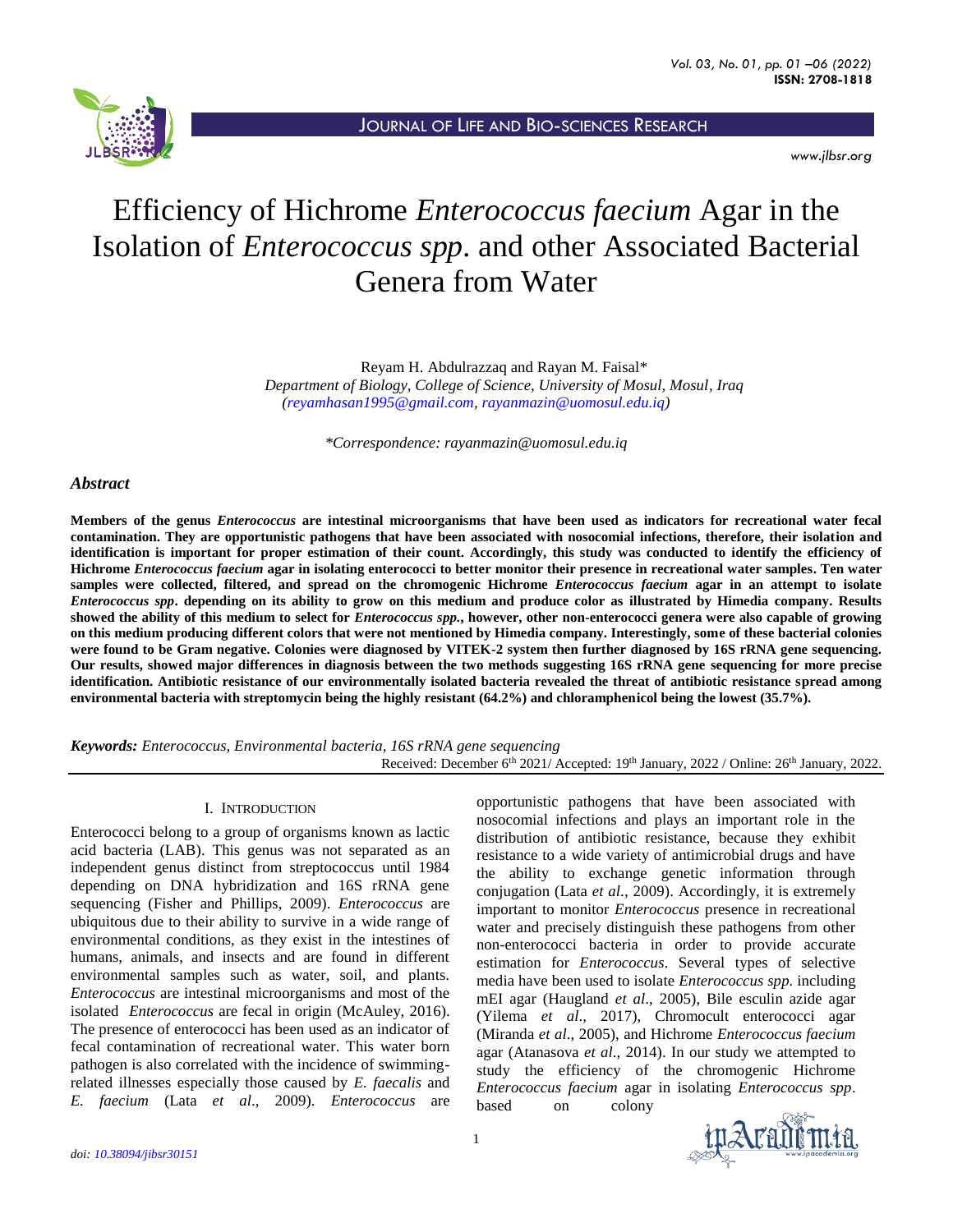morphology. Isolates were molecularly identified using 16S rRNA gene sequencing. Finally, antibiotic resistance spread among these environmentally isolated bacteria was identified.

## II. MATERIALS AND METHODS

## *A. Water Sample Collection*

Ten water samples were collected from swimming pools and recreation areas from Tigris river in Mosul city during the period November 2020 to March 2021. Water samples were taken by immersing a 1L sterile plastic bottle upside down at a depth of 30 cm below water surface. Samples were labelled and transferred to the laboratory in cooled containers for further analysis (Lata *et al*., 2009).

## *B. Isolation of Enterococcus spp. from Water*

Membrane filtration method was used for the isolation of *Enterococcus spp.* from water samples. One hundred milliliter of water was filtered through 0.45µm sized membrane filter. The flow of water was facilitated by using an air vacuum pump attached to a conical flask to collect the unwanted filtered water. The filter paper was placed on the surface of Hicrome *Enterococcus faecium* agar selective media plates were incubated at for 37°C for 24h and colonies were selected according to their shape, size, and color as described by Himedia company (Mumbai, India). Growth and colony color as mentioned by Himedia is shown in table 1. Single colonies were streaked twice on Hicrome *Enterococcus faecium* agar to confirm purity of bacterial isolates to be used for following experiments.

Table 1. Selection of *Enterococcus* on Hicrome *Enterococcus fae*cium agar as mentioned by Himedia Company.

| <b>Expected organism</b> | Growth and color of |  |  |  |  |
|--------------------------|---------------------|--|--|--|--|
|                          | colony              |  |  |  |  |
| Enterococcus faecalis    | Blue                |  |  |  |  |
| Enterococcus faecium     | Green               |  |  |  |  |
| Enterococcus hirae       | Blue                |  |  |  |  |
| Escherichia coli         | Inhibited           |  |  |  |  |
| Pseudomonas aeruginosa   | Inhibited           |  |  |  |  |
| Staphylococcus aureus    | Inhibited           |  |  |  |  |

## *C. Diagnosis of Enterococcus spp.*

### *1-Test for growth on Bile esculin agar*

Bile esculin agar was inoculated with a pure culture grown on Hicrome *Enterococcus faecium* agar by the streaking method. Plates were incubated at 37oC for 24h. Plates were examined and the ability of isolates to hydrolyze esculin and tolerate bile salts was recorded (Garry and Hall, 2017).

## *2-Catalase test*

This test demonstrates the presence of catalase, an enzyme that catalyzes the decomposition of hydrogen peroxide into oxygen and water. The test was done by mixing a drop of 3% hydrogen peroxide on a glass slide with a small amount from a bacterial isolate transferred via a sterile wooden stick. Generation of air bubbles within 20 seconds of mixing was considered a positive result (Tille, 2015).

## *3-The ability to grow at 45ºC*

This test was used to distinguish the genus *Enterococcus* from other genera. Nutrient agar plates were streaked with the tested bacteria and incubated for a period of 3 days at 45ºC.

# *4-Diagnosis by VITEK-2 system*

Cultures that were believed to be *Enterococcus* according to the results of all tests mentioned above were sent for further identification using VITEK-2 System at Radhwan Al-Jamas diagnostic laboratory in Mosul city. This method is considered one of the most fastest and accurate methods for bacterial diagnosis that is being used locally to identify microorganisms.

## *5-Molecular diagnosis via 16S rRNA gene sequencing*

Genomic DNA was extracted from isolates using the kit supplied by Geneaid. The 16S rRNA gene was amplified using the universal 16S rRNA primers, 27-F (5′-A GAGTTTGATCMTGGCTCAG-3′) and 1552-R (5′- AAGGAGGTGATCCARCCGCA- 3′). The following steps were used for 16S rRNA gene amplification: initial denaturation at 95 °C for 3 min, followed by 30 cycles at 95°C for 30 sec, 54°C for 30 sec, and 72°C for 1:30 min, and a final extension step for 3 min at 72°C. Amplification was conducted in 20µl reaction using 1X GoTaq Green master mix (Promega, USA), 1 ng/µl genomic DNA, and 1mM final concentration for each primer. PCR products were analyzed on 1% agarose gel and were then purified and sent for DNA sequencing. Sequences obtained were compared to sequences in the National Center for Biotechnology Information (NCBI) database using the Basic Local Alignment Search Tool (BLAST).

## *D. Antimicrobial susceptibility*

The antibiotic resistance pattern of isolates under study were tested using the agar dilution method by streaking isolates separately on Muller Hinton agar medium containing the antibiotics understudy with the final concentrations shown in table (2). Muller Hinton agar media was autoclaved and antibiotics (Sigma-Aldrich) were added after the media was cooled down to 45°C. Isolates were then streaked and plates were incubated at 37°C for 24-48h. Results were recorded after incubation period was ended (Wayne, 2011).

| <b>Antibiotics</b> | <b>Stock</b><br>concentration<br>mg/ml | Final<br>concentration<br>$\mu$ g/ml | Solvent           |
|--------------------|----------------------------------------|--------------------------------------|-------------------|
| Ampicillin         | 50                                     | 50                                   | dH2O              |
| Vancomycin         | 30                                     | 30                                   | dH2O              |
| Gentamycin         | 20                                     | 10                                   | Solution          |
| Streptomycin       | 20                                     | 20                                   | dH <sub>2</sub> O |
| Ciprofloxacin      | 20                                     | 10                                   | dH2O              |
| Tetracycline       | 15                                     | 30                                   | 70% ethanol       |
| Kanamycin          | 50                                     | 50                                   | dH <sub>2</sub> O |
| Chloramphenicol    | 30                                     | 50                                   | 70% ethanol       |

Table 2. Types of antibiotics and their final concentrations.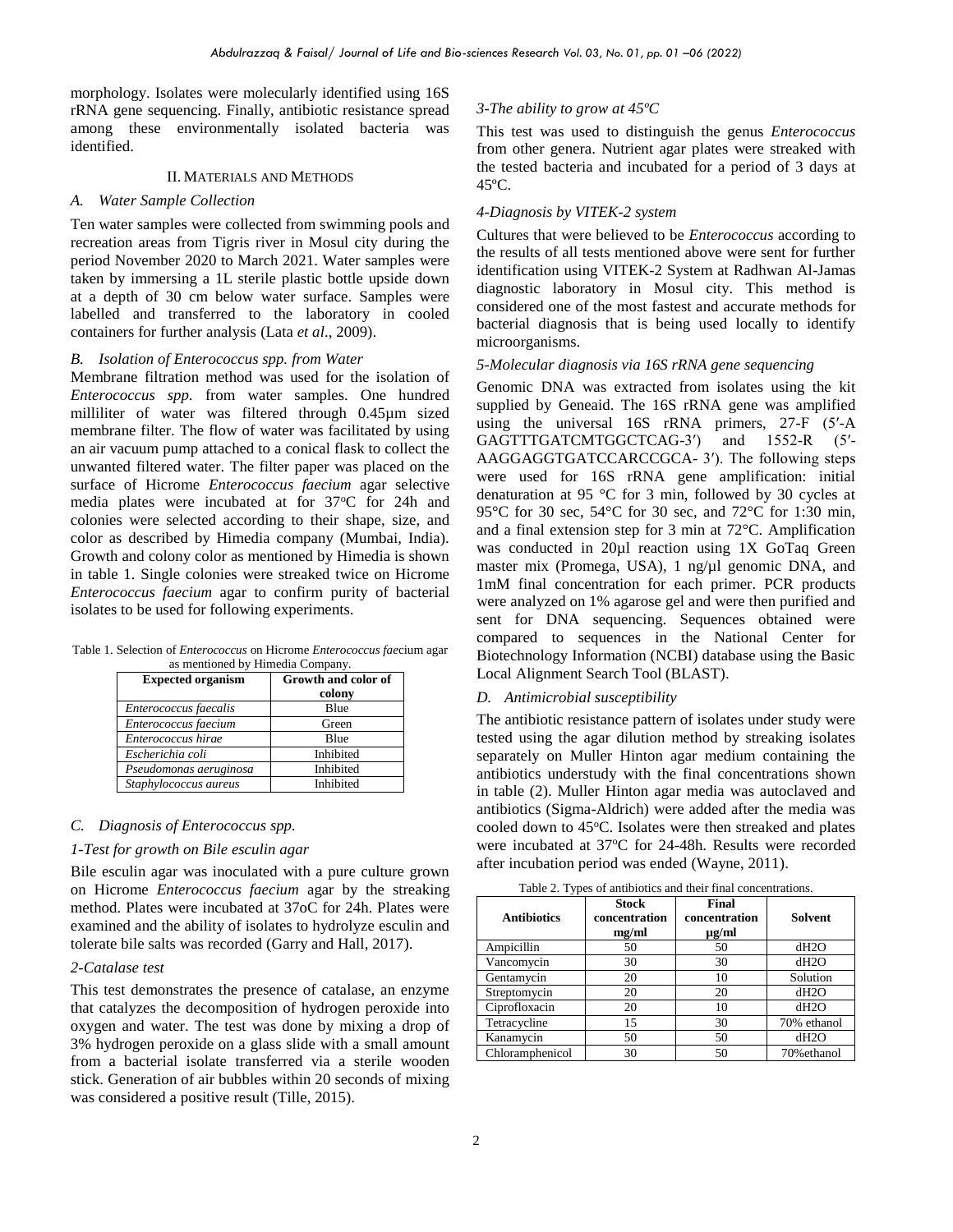## III. RESULTS AND DISCUSSION

# *A. Isolation of Enterococcus spp. using chromogenic methods*

Three out of ten water samples (30%) showed the presence of *Enterococcus* isolates by producing either blue or green colored colonies. Accordingly, these samples were selected for studying the efficiency of hicrome *Enterococcus faecium* agar. Four different colored colonies were seen on this media with two colors (pink and orange) that were not mentioned by Himedia and were isolated at a percentage of 30.76 (4/13) - 58.4% (31/53). From the three *Enterococcus* containing samples, 73 bacterial isolates with different colors were obtained. The percentage for enterococci isolation was 41.5 (22/53) - 69.22% (9/13). Table 3 below shows the percentages of isolation for bacterial colonies according to their colors.

| Table 3. Percentage of isolation on Hichrome Enterococcus faecium agar |  |  |  |  |
|------------------------------------------------------------------------|--|--|--|--|
|                                                                        |  |  |  |  |

| Isolate<br>No. | Blue<br>colonies<br>n(%) | Green<br>colonies<br>n(%) | Enterococci<br>n(%) | Pink<br>colonies<br>$n$ (%) | Orange Non-<br>$n$ (%) | coloniesEnterococci<br>$n\left(\%\right)$ |
|----------------|--------------------------|---------------------------|---------------------|-----------------------------|------------------------|-------------------------------------------|
|                | (53.84)                  | (15.38)                   | (69.22)             | (23.07)                     | (7.69)                 | (30.76)                                   |
| 2              | 19<br>(35.8)             | (5.7)                     | 22<br>(41.5)        | 27<br>(50.9)                | (7.5)                  | 31<br>(58.4)                              |
| 3              | (42.8)                   | (14.2)                    | (57)                | (28.5)                      | (14.2)                 | (42.7)                                    |

Our goal was to diagnose the enterococci isolates by VITEK-2 system and 16S rRNA gene sequencing, in addition to identifying the non-enterococci in an effort to provide a guide for researchers using this media. Therefore, we selected 13 colonies of different colors for further identification using their ability to hydrolyze esculin on bile esculin agar, produce catalase, and grow at 45°C. Results in table (4) shows the color of selected isolates and their results for the tests mentioned above.

|  | Table 4: Diagnosis for selected colonies. |  |  |  |
|--|-------------------------------------------|--|--|--|
|--|-------------------------------------------|--|--|--|

| Isolate<br>number | Colony<br>color | Asculin<br>Hydrolysis | Catalase<br>production | Growth<br>at 45°C |
|-------------------|-----------------|-----------------------|------------------------|-------------------|
| 1                 | Blue            | $+$                   |                        | $^{+}$            |
| $\overline{c}$    | Blue            | $+$                   |                        | $^{+}$            |
| 3                 | Blue            |                       |                        | $^{+}$            |
| 4                 | Green           | $^{+}$                |                        | $^{+}$            |
| 5                 | Green           | $^{+}$                |                        | $^{+}$            |
| 6                 | Green           | $+$                   |                        | $+$               |
| 7                 | Green           | $^{+}$                |                        | $^{+}$            |
| 8                 | Green           | $+$                   |                        | $+$               |
| 9                 | Pink            |                       | $^{+}$                 | $+$               |
| 10                | Pink            |                       | $+$                    | $+$               |
| 11                | Pink            |                       | $+$                    | $+$               |
| 12                | Orange          | $^{+}$                |                        | $^{+}$            |
| 13                | Orange          | $+$                   |                        | $+$               |

From the results obtained we may notice that all blue, green and orange colonies were catalase negative, able to grow at 45°C, and hydrolyze esculin to esculetin and dextrose (except one) which gives a strong prediction that blue and green isolates belong to the genus *Enterococcus*. On the other hand, pink colonies were not able to hydrolyze esculin but were catalase positive and were able to grow at  $45^{\circ}$ C. According to the differences in results of isolate 3 to other blue colonies we expected this colony to be different from isolate 1 and 2. However, orange colonies showed similar results to what was expected to be seen from *Enterococcus spp.* except that the color of the colony was different to what was mentioned by Himedia. In order to identify enterococci strains we diagnosed isolates 1-8 (blue and green colonies) using VITEK-2 system. Results shown in table 5 proved that 4 out of 8 isolates belonged to *Enterococcus* (2 *E. faecium*, *E. gallinarum*, *E. casselifelavus*), including those that failed in giving the actual identification. Interestingly, the blue colony (isolate 3) that was phenotypically similar to *Enterococcus* was identified by VITEK-2 as *Staphylococcus lentus*.

Table 5. Identification of isolates by VITEK-2 system.

| <b>Isolate</b><br>number    | <b>Isolate name</b>         | probability |  |  |
|-----------------------------|-----------------------------|-------------|--|--|
|                             | Enterococcus casselifelavus | 89%         |  |  |
| $\mathcal{D}_{\mathcal{L}}$ | Enterococcus gallinarum     | 89%         |  |  |
|                             | Staphylococcus lentus       | 93%         |  |  |
|                             | Non-specific                |             |  |  |
|                             | Non-specific                |             |  |  |
|                             | Non-specific                |             |  |  |
|                             | Enterococcus faecium        | 89%         |  |  |
|                             | Enterococcus faecium        | 98%         |  |  |

Results for 16S rRNA gene sequencing (table 6) shows the identification of our isolates by molecular method. This method of diagnosis showed that only 4 out of 8 suspected enterococci isolates truly belonged to *Enterococcus*. These results prove that some blue or green colonies belonged to different genera such as *Aerococcus*, *Aeromonas*, *Cellvibrio*, and *Paenibacillus* (Table 7). Because all pink and orange isolates were similar in biochemical and morphological characteristics, a single colony from each group was picked and its 16S rRNA gene was sequenced. Results showed that pink colonies belonged to *Brevundimonas spp.* While orange colonies belonged to *E. casseliflavus*.

Table 6: Identification of isolates by 16S rRNA gene sequencing.

| Isolate | Isolate name                         | Identity |
|---------|--------------------------------------|----------|
| number  |                                      |          |
|         | Aerococcus viridans strain F42       | 99.79%   |
| 2       | Enterococcus gallinarum strain 644   | 99.89%   |
| 3       | Staphylococcus lentus                | 99.80%   |
|         | Aeromonas sanarellii strain A2       | 99.57%   |
| 5       | Cellvibrio fontiphilus strain MVW-40 | 99.05%   |
| 6       | Paenibacillus sp. AHK180-5           | 99.09%   |
|         | Enterococcus faecium strain VBO96    | 99.49%   |
| 8       | Enterococcus faecium strain SrsV161  | 99.02%   |
| 9       | Brevundimonas sp                     | 83.98%   |
|         | Enterococcus casseliflavus           | 85.53%   |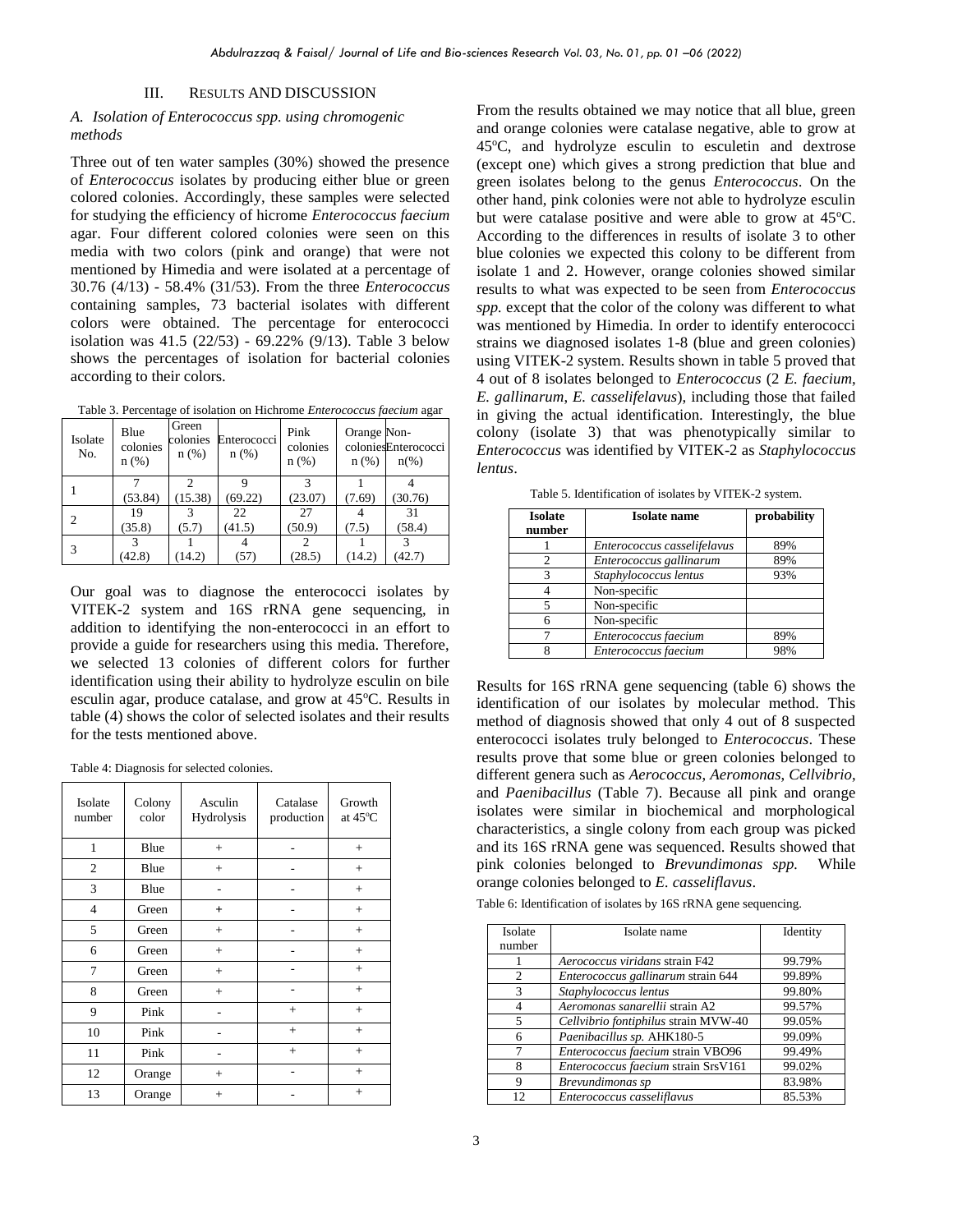Table 7. Types of genera that may grow on Hichrome *Enterococcus faecium* agar media and produce blue or green colonies expected to belong to *Enterococcus*.

| Blue colonies           | Green colonies         |
|-------------------------|------------------------|
| Enterococcus facealis   | Enterococcus faecium   |
| Enterococcus gallinarum | Aeromonas sanarellii   |
| Aerococcus viridans     | Cellvibrio fontiphilus |
| Staphylococcus lentus   | Paenibacillus sp       |

## *B. Antibiotic resistance*

The isolates from water samples exhibited different patterns of antibiotic resistance as shown in table 8. Out of 14 environmental isolates, 3 were sensitive to all antibiotics used. However, the rest were resistant to at least 2-8 antibiotics (25-100%). The highest resistance towards antibiotics in our study was seen towards streptomycin (64.2%) while the lowest resistance was seen towards chloramphenicol.

| Isolate            | Antibiotics (µg/ml)* |              |              |              |                   |                            |              |                 |                      |
|--------------------|----------------------|--------------|--------------|--------------|-------------------|----------------------------|--------------|-----------------|----------------------|
| No.                | AMP(50)              | STR (20)     | Gm(10)       | VA (30)      | $\text{CP } (10)$ | $\overline{\text{TE}(30)}$ | C(30)        | <b>KAN</b> (50) | Total resistance (%) |
| $\mathbf{1}$       | S                    | $\mathbf S$  | $\mathbb{R}$ | ${\bf S}$    | $\mathbb{R}$      | ${\bf S}$                  | S            | $\mathbb{R}$    | 37.5                 |
| $\overline{2}$     | $\mathbf S$          | S            | $\mathbb{R}$ | S            | $\mathbf S$       | $\mathbb{R}$               | S            | S               | 25.0                 |
| $\mathbf{3}$       | S.                   | S            | S            | S            | S                 | S.                         | S            | S               | $\mathbf{0}$         |
| $\overline{4}$     | $\mathbb{R}$         | $\mathbb{R}$ | $\mathbb{R}$ | $\mathbb{R}$ | ${\bf R}$         | ${\bf R}$                  | $\mathbb{R}$ | ${\bf R}$       | 100                  |
| 5                  | S                    | S            | $\mathbf S$  | S            | S                 | S                          | S            | $\mathbf S$     | $\mathbf{0}$         |
| 6                  | $\mathbf S$          | ${\bf S}$    | $\mathbf S$  | ${\bf S}$    | ${\bf S}$         | ${\bf S}$                  | ${\bf S}$    | S               | $\mathbf{0}$         |
| $\tau$             | $\mathbb{R}$         | $\mathbb{R}$ | $\mathbb{R}$ | S            | ${\bf R}$         | S                          | S            | $\mathbb{R}$    | 62.5                 |
| 8                  | S                    | $\mathbb{R}$ | $\mathbb{R}$ | S            | $\mathbb{R}$      | S                          | S            | $\mathbb{R}$    | 50.0                 |
| 9                  | $\mathbf R$          | $\mathbb{R}$ | $\mathbf S$  | ${\bf R}$    | ${\bf R}$         | ${\bf R}$                  | $\mathbb{R}$ | $\mathbb{R}$    | 87.5                 |
| 10                 | ${\bf R}$            | ${\bf R}$    | S            | $\mathbb{R}$ | ${\bf R}$         | ${\bf S}$                  | ${\bf S}$    | S               | 50.0                 |
| $11\,$             | ${\bf R}$            | $\mathbb{R}$ | ${\bf R}$    | $\mathbb{R}$ | ${\bf R}$         | ${\bf S}$                  | $\mathbb{R}$ | ${\bf R}$       | 87.5                 |
| 12                 | $\mathbb{R}$         | $\mathbb{R}$ | $\mathbb{R}$ | $\mathbb{R}$ | S                 | ${\bf R}$                  | S            | ${\bf R}$       | 75.0                 |
| 13                 | S                    | $\mathbb{R}$ | S            | ${\bf R}$    | S                 | $\mathbb{R}$               | $\mathbb{R}$ | S               | 50.0                 |
| 14                 | $\mathbf S$          | $\mathbf R$  | $\mathbf S$  | ${\bf S}$    | S                 | $\mathbb{R}$               | ${\bf R}$    | $\mathbf S$     | 37.5                 |
| $\%$<br>Resistance | 42.8%                | 64.2%        | 50%          | 42.8%        | 50%               | 42.8%                      | 35.7%        | 50%             |                      |

Table 8. Antibiotic resistance for *Enterococcus* and other environmentally isolated bacteria mentioned as frequency of resistance.

\* R: resistant, S: sensitive, AMP: ampicillin, STR: streptomycin, Gm: gentamycin, VA: vancomycin, CIP: ciprofloxacin, TE: tetracycline, C: chloramphenicol, Kan: kanamycin

# IV. DISCUSSION

Hicrome *Enterococcus faecium* agar is a chromogenic selective media supplied from Himedia (Mumbai, India) used for the isolation of *Enterococcus spp*. During an attempt to isolates *Enterococcus* from water samples, our results show the possibility of different microorganisms not mentioned by the company to grow on this medium and that their percentage for isolation was relatively high compared to *Enterococcus* isolation. Four different colored colonies were observed on this media (blue, green, pink, and orange). The highest observed was in sample 2 which contained 50.9% (27/53) of pink colonies (table 3). Two out of the three blue colonies that were phenotypically similar to *Enterococcus* isolates turned out to belong to *Staphylococcus lentus* and *Aerococcus viridans.* This indicated that not necessary all blue colonies growing on this media belongs to *Enterococcus faecalis* as stated by the company and that additional diagnostic tests should be performed. Similar results were noticed from the analysis of green isolates.

Identification of pink colonies showed that they belong to *Brevundimonas spp.* Members of this genus are Gram negative bacteria oxidase and catalase positive that are common causes of nosocomial infections and are found in soil and water sources. They are mostly resistant to multiple antibiotics (Ryan and Pembroke, 2018). These characteristics mentioned above were all observed in our results for pink isolates. Looking at table 8 we observe that all pink colonies (isolate 9,10, and 11) were highly resistant to antibiotics understudy, as the percentage of antibiotic resistance for *Brevundimonas spp.* was 50-87.5%.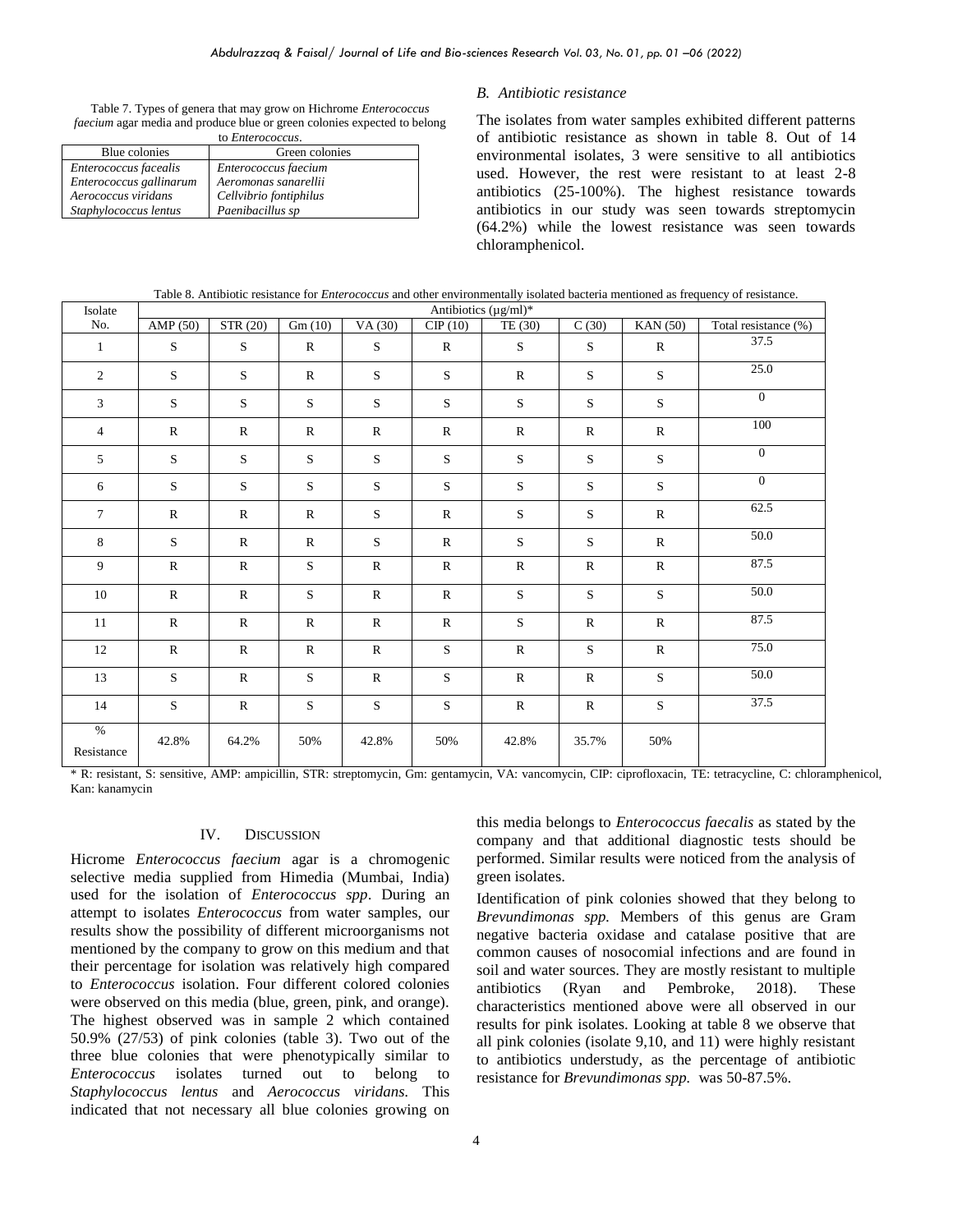Interestingly, diagnosis of the orange colony by 16S rRNA sequencing showed that this colony belonged to *E. casseliflavus.* This species is phylogenetically the closest to *E. gallinarum*, as they are both intrinsically resistant to vancomycin and cause less frequent enterococcal infections compared to *E. feacalis* and *E. faecium* (Monticelli *et al*., 2018). The detection of orange colonies that were diagnosed as *Enterococcus* is considered a false negative result when isolating *Enterococcus* using Hichrome *Enterococcus faecium* agar media, as such colony turned out to belong to the genus *Enterococcus*.

By comparing the diagnosis of isolates using VITEK-2 system and 16S rRNA gene sequencing, we noted that the VITEK-2 system cannot be totally relied upon to obtain accurate diagnosis and such results should be confirmed by 16S rRNA gene sequencing. In addition, VITEK-2 system was not efficient in detecting environmental bacteria compared to 16S rRNA gene sequencing. A comparative study between 16S rRNA gene sequencing, API20E, and VITEK-2 showed that 16S rRNA gene sequencing was efficient in identifying all tested bacteria to at least species and genus level. While using API20E and VITEK-2 failed in identifying 39% and 46% of tested bacteria, respectively (Bosshard *et al*., 2006). Our results showed that using hicrome *Enterococcus faecium* agar alone is inaccurate in the identification of *Enterococcus spp.* and for proper identification additional biochemical tests are required. According to the results obtained from VITEK-2 we found that this method was not effective in identifying environmentally isolated bacteria, therefore, we suggest further identification of isolates by sequencing their 16S rRNA gene and comparing their sequence to NCBI data base.

The highest resistance towards antibiotics in our study was seen towards streptomycin (64.2%) while the lowest resistance was seen towards chloramphenicol. Developing a resistance to streptomycin in *Enterococcus* is relatively easier compared to other antibiotics which may be the reason behind high resistance to this antibiotic by environmental bacteria. Resistance may occur basically by a single point mutation in the ribosomal gene or by acquiring a streptomycin modification enzyme. However, acquiring a modification enzyme usually creates resistance to higher levels of streptomycin (Hollenbeck and Rice, 2012). The low resistance to chloramphenicol is related to its limited use in most medical treatments, as this antibiotic was available for use in 1949 but after 48 years it was banned from use. Many reports showed that chloramphenicol may cause aplastic anaemia, bone marrow suppression, and reduce myeloperoxidase activity in bovine granulocytes and for that reason its use is limited (Bystrzycka *et al*., 2017). Due to the fact that antibiotic resistance is developed when bacteria is exposed to low concentrations of antibiotic in nature, we believe that less prescriptions of chloramphenicol lead to lower levels of chloramphenicol in our environment thus low chloramphenicol resistant strains.

The resistance of bacteria to antibiotics was relatively high in some of the isolates which is probably due to the lack of proper wastewater treatment process in Mosul which leads to the development of antibiotic resistance in environmental isolates. The presence of remaining antibiotic concentrations in waste water is probably the major driver for antibiotic resistance in Tigris river. On a study conducted on *Acinetobacter spp*., the antibiotic resistance pattern for these isolates increased in *Acinetobacter* isolated near raw influent compared to those isolated from the final effluent. Such results illustrates the influence of wastewater on selecting antibiotic resistance in bacteria (Zhang *et al*., 2009).

## V.CONCLUSION

Hicrome *Enterococcus faecium* agar is a selective media used for the isolation of *Enterococcus spp*. from different sources depending on chromogenic methods. Even though the procedure for isolation is relatively easy, the accuracy could be low. Our results showed that other organisms besides *Enterococcus* grew on this media and produced colonies that were morphologically and biochemically similar to *Enterococcus spp.* In addition, we found that different genera grew on this medium and produce colonies with different colors that was not mentioned by Himedia company. Collectively, these results may facilitate isolation and proper identification of *Enterococcus spp.* for researchers using this medium.

### **REFERENCES**

- Atanasova, D., Strateva, T., Savov, E., Mitov, I. (2014). Microbiological and Molecular Genetic Diagnosis of Enterococcal Urinary Tract Infections. Comptes rendus de *l'Académie bulgare des Sciences*, 67 (11).
- Bosshard, P.P., Zbinden, R., Abels, S., Boddinghaus, B., Altwegg, M., Bottger, E,C. (2006). 16S rRNA gene sequencing versus the API 20 NE system and the VITEK 2 ID-GNB card for identification of nonfermenting Gram-negative bacteria in the clinical laboratory. *Journal of Clinical Microbiol*ogy, 44 (4), 1359-66.
- Bystrzycka,W., Manda-Handzlik, A., Sieczkowska, S., Moskalik, A., Demkow, U., Ciepiela, O. (2017).Azithromycin and chloramphenicol diminish neutrophil extracellular traps (NETs) release. *International journal of molecular sciences*, 18 (12), 2666.
- Fisher, K., Phillips, C. (2009). The ecology, epidemiology and virulence of Enterococcus. *Microbiology*,155(6) 1749-1757.
- Gary, P. and Hall G. (2017). Koneman's Color Atlas and Textbook of Diagnostic Microbiology Color. In.: Philadelphia: Wolters Kluwer Health.
- Haugland, R.A., Siefring, S.C., Wymer, L. J., Brenner, K.P., Dufour. (2005). Comparison of Enterococcus measurements in freshwater at two recreational beaches by quantitative polymerase chain reaction and membrane filter culture analysis. *Water research*, 39 (4), 559- 568.
- Hollenbeck, B.L., Rice, L.B. (2012). Intrinsic and acquired resistance mechanisms in enterococcus. *Virulence*, 3 (5), 421-569.
- Lata, P., Ram, S., Agrawal, M., Shanker, R. (2009). Enterococci in river Ganga surface waters: propensity of species distribution, dissemination of antimicrobial-resistance and virulence-markers among species along landscape. *BMC Microbiol*, 99 (1), 1-10.
	- McAuley, C.M. (2016). Studies on the prevalence, persistence and antibiotic resistance of enterococci from Australian dairy sources.
	- Miranda, J.M, Franco, C.M., Vázquez, B.I., Fente, C.A., Barros-Velázquez, J., Cepeda A. (2005). Evaluation of Chromocult® enterococci agar for the isolation and selective enumeration of